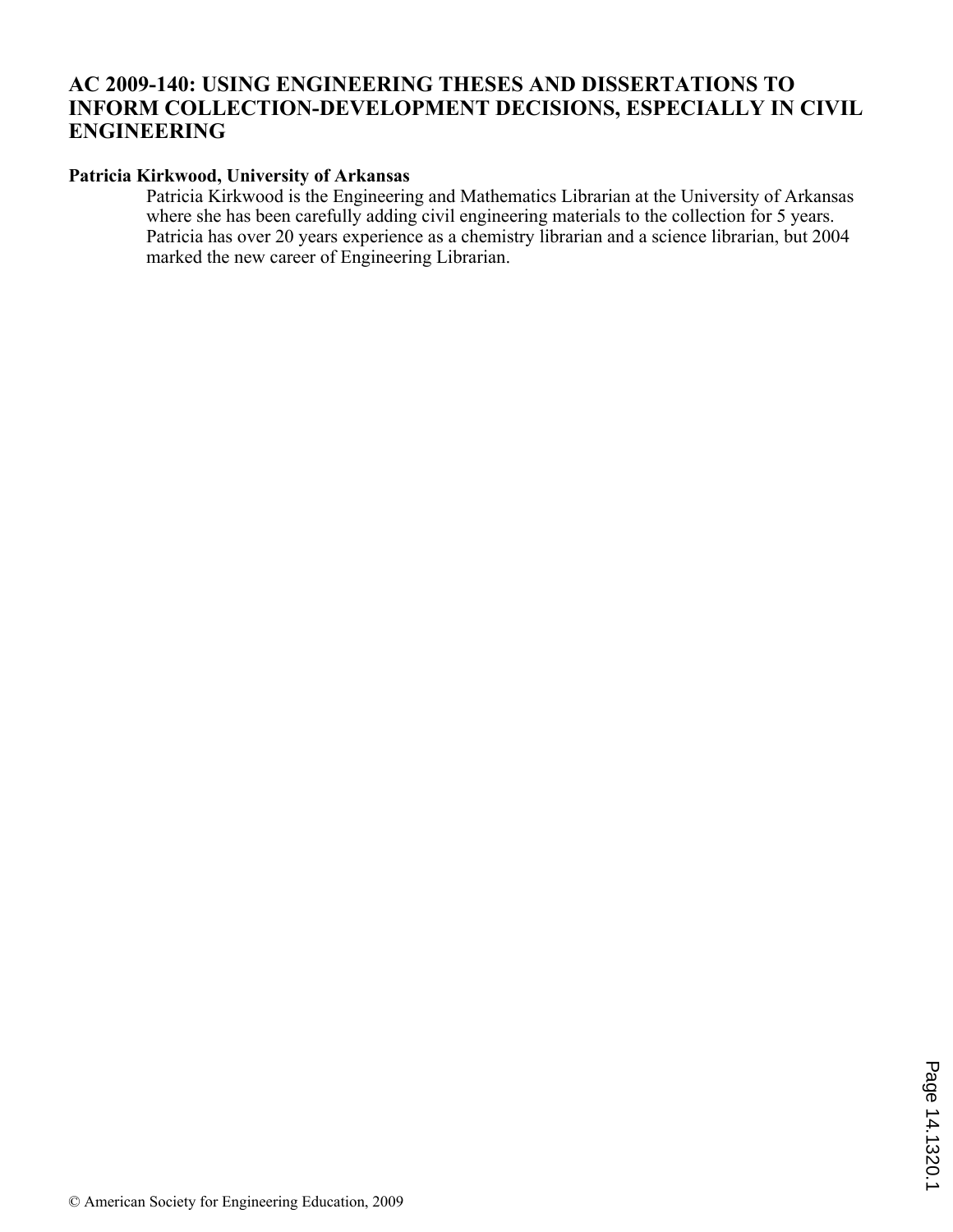# **USING ENGINEERING THESES AND DISSERTATIONS TO INFORM COLLECTION DEVELOPMENT DECISIONS ESPECIALLY IN CIVIL ENGINEERING**

**Abstract:** To develop an excellent collection for graduate student use, a librarian must take the time to know what students are using for their research and study. Citation analysis can be used to enhance a librarian's knowledge of tools and resources used by the graduate population and therefore allow better purchase and service decisions. For graduate students, especially in fields where journal publication is not necessarily the venue of choice, theses and dissertations are a font of information. Citation patterns provide information about the governmental and web resources that should be included in a collection. Tracking down the cited materials provides the librarian with information about the discovery tools that should be taught to newer students. Civil engineers, especially in the transportation and construction fields, use specialized resources and unique databases.

## **Introduction:**

Citation studies, especially when using materials that require manually processing bibliographies, can be time consuming and cumbersome, but they help guide collection development efforts with empirical information. Broadus <sup>[1]</sup> discussed this idea extensively as a method to aid the non-subject specialist in building a collection. Dr. Smith <sup>[2]</sup> specifically notes that citation analysis of theses and dissertations can help in both collection development and user services development. Kriz's <sup>[3]</sup> citation analysis of West Virginia University College of Engineering doctoral dissertations was used to dramatically hone the journal collection to best suit the needs of that institution. Citation studies, along with collection use information (especially electronic journal use), comparative shelf counts and interlibrary loan information are the traditional methods used by librarians to justify their collection development decisions.

The citation study of engineering theses and dissertations at the University of Arkansas, Fayetteville was started in early 2005 to assess the Libraries' collection. With the advent of substantial new funds for the Libraries in the previous 5 years, journal subscriptions as well as electronic resources were aggressively purchased. This study was undertaken to determine if sufficient funding was being allocated towards monographs. While completing this study it became evident that a more in-depth view of the civil engineering citation patterns was needed to appropriate gauge the types of resources needed by this client group.

## **Literature:**

A review of the library, engineering, and educationally related literature was conducted. Little is written on the literature of civil engineering. In order to take the broadest look at related literature, the search was conducted not only in general civil engineering, but also the areas of environmental engineering, structural engineering, transportation engineering, and construction engineering that have active research groups at the University of Arkansas, Fayetteville. Most of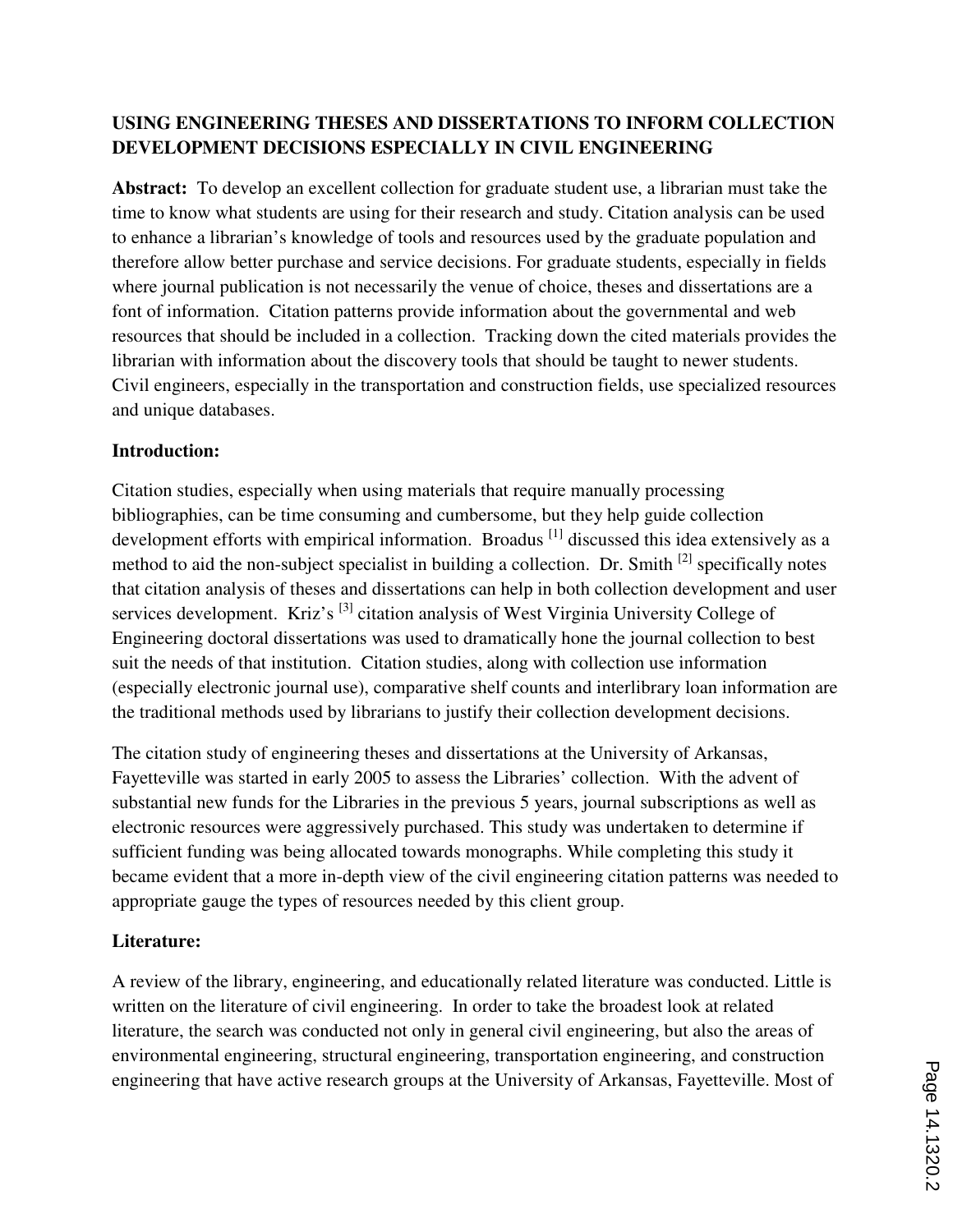the articles discussed specific databases and instruction but did not discuss specific resources used by civil engineers.

The first article that discusses civil engineering literature is written by a civil engineer. In 1930, Flinn <sup>[4]</sup> condensed a lecture delivered to group of engineering educators at Yale University that discussed research in civil engineering. He said, "So comprehensive is the practice of civil engineering that engineers of single great enterprises have to apply directly or indirectly a large portion of human knowledge, including not a few subtexts which at first mention would seem to the uninformed far afield." As he goes on to expound on the importance of research in this diverse field he states, "Finally, it must be remembered that all research projects should begin in the library." Unfortunately he does not address the types of printed resources used by the engineer; rather, he simply states that recording research and procedures as well as depositing them in the library for others would be a useful idea. This may be the beginning of the need for technical reports and other "unpublished" resources used by civil engineering.

In the 1980s and 1990s several articles address the use of journals, books, and conferences in engineering. These articles do not go into any depth about the specific materials used by civil engineers. Though the grey literature is mentioned, few details are provided until Thompson<sup>[5]</sup> wrote an article in 2001 that defined the types of unique resources used by engineers. These include standards, specifications, technical reports (both governmental and non-governmental), government documents (local, state, and federal), patents, and manufacturers' resources (now largely available on the Web). His article does not address the specific organizations and resources used by civil engineers. While discussing building a new collection, Brin<sup>[6]</sup> mentions a few specific resources of use to civil engineers. Another civil engineer, Chanson,[7] writes about issues relating to publish or perish for the civil engineering researcher. He makes the point that "[t]he cost of traditional libraries and international databases are often prohibitive. Many consulting engineers can only access a commercial search engine like Google Scholar ™ and digital OAR [open access repositories]." He goes on to declare that though he was positively surprised by open access resources, "the quality and impact of the works remain linked through expert-review process and publication in international scientific journals and books." He does discuss, at length, the improvement of international governmental publications in the last few years.

Recently an article by Williams and Fletcher<sup>[8]</sup> reported on the use of resources by engineering graduate students at Mississippi State University using a citation analysis of dissertations and theses. They stated that journals were still the most cited but "percentage[s] ranged from a low of 26% in civil engineering to a high of 58% in agricultural and biological engineering." Close to 25% of the resources used by graduate students were not traditionally available in university and college libraries general collections. These resources include standards, technical reports, government documents and web resources defined as grey literature by Thompson. Civil engineers are especially strong in the use of this grey literature with over 41% of their citations referring to resources outside the more traditional university library resources. The Mississippi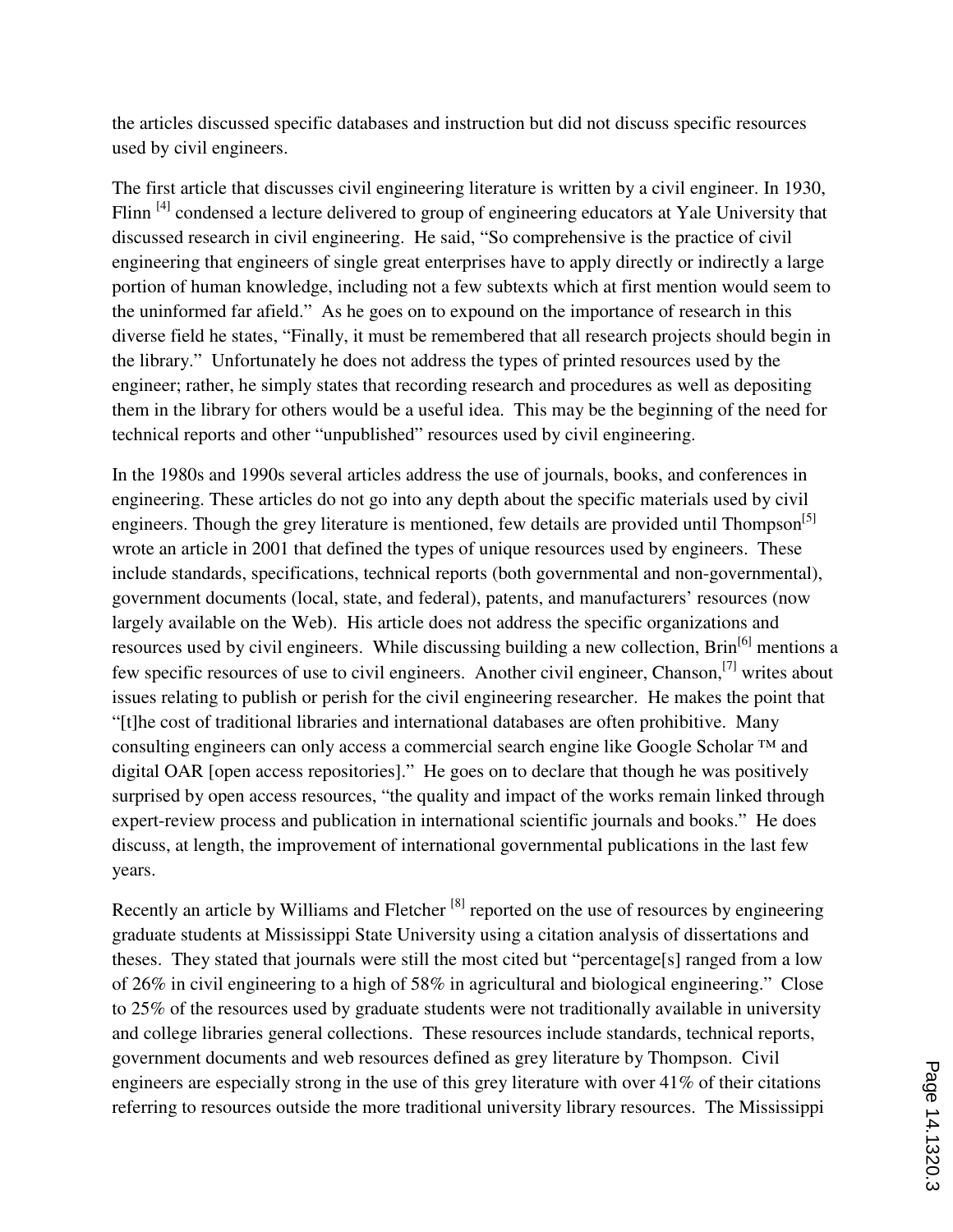findings as well as the lack of literature detailing the resources used by civil engineers reinforce the need for further study of their information seeking patterns.

## **Methods:**

For the initial project – evaluating how well the library was providing monographic resources to graduate students in engineering – a subset of theses and dissertations from 2003 and 2004 were used. The intent was to harvest citations for all theses and dissertations of College of Engineering students published during this two year window. Sub- disciplines of engineering at the University of Arkansas include biological, medical, industrial, mechanical, chemical, electrical and computer engineering as well as computer science. Each manuscript was either retrieved from the library or *ProQuest Theses and Dissertations*. It should be noted, that at the University of Arkansas, there is a non-thesis option for master's students in most engineering fields. No attempt was made to include these projects in our study.

Over 100 manuscripts were identified at the initial stages of this project. Additional manuscripts were identified as the graduate school processed student submissions for degrees that had been granted during the study period. The initial study was concluded after 74 manuscripts were analyzed as a clear pattern of accessibility to book and journal resources was established.

An engineering graduate assistant was responsible for the initial assessment of cited resource type based on the preset parameters. Conference proceedings were included in one of the two categories being studied, monographs or serials, depending on their method of purchase or how they were cataloged. Resources that did not fit these parameters were not included in the initial study. A database was used to track the types of resource cited. Each cited resource was assigned an initial material category and was searched in our catalog to determine availability through the Libraries. If a resource was not available in our collection, then *WorldCat* and *Google* were used to determine resource type. The author reviewed all resources the graduate assistant had indicated as not held by the Libraries and reviewed all bibliographies reassigning resource type as needed and provided additional searching for resources not easily defined.

A second study on the types of resources used by civil engineering students was completed after the initial citation analysis was concluded. The civil engineering citation study was expanded to include all dissertations and theses from the Department of Civil Engineering during 2003 and 2004. The goal of the second study was to learn more about the resources the graduate students in civil engineering used and what, if any changes were needed in collection development and services to make it easier for the incoming students to find resources through the library. There were 22 theses and 3 dissertations published by civil engineering students in this study period at the University of Arkansas. All were included in the secondary study regardless of the subcategory of civil engineering. For the second study the categories of resources cited were further refined; all types of resources were included, but no additional information on ownership or accessibility was gathered.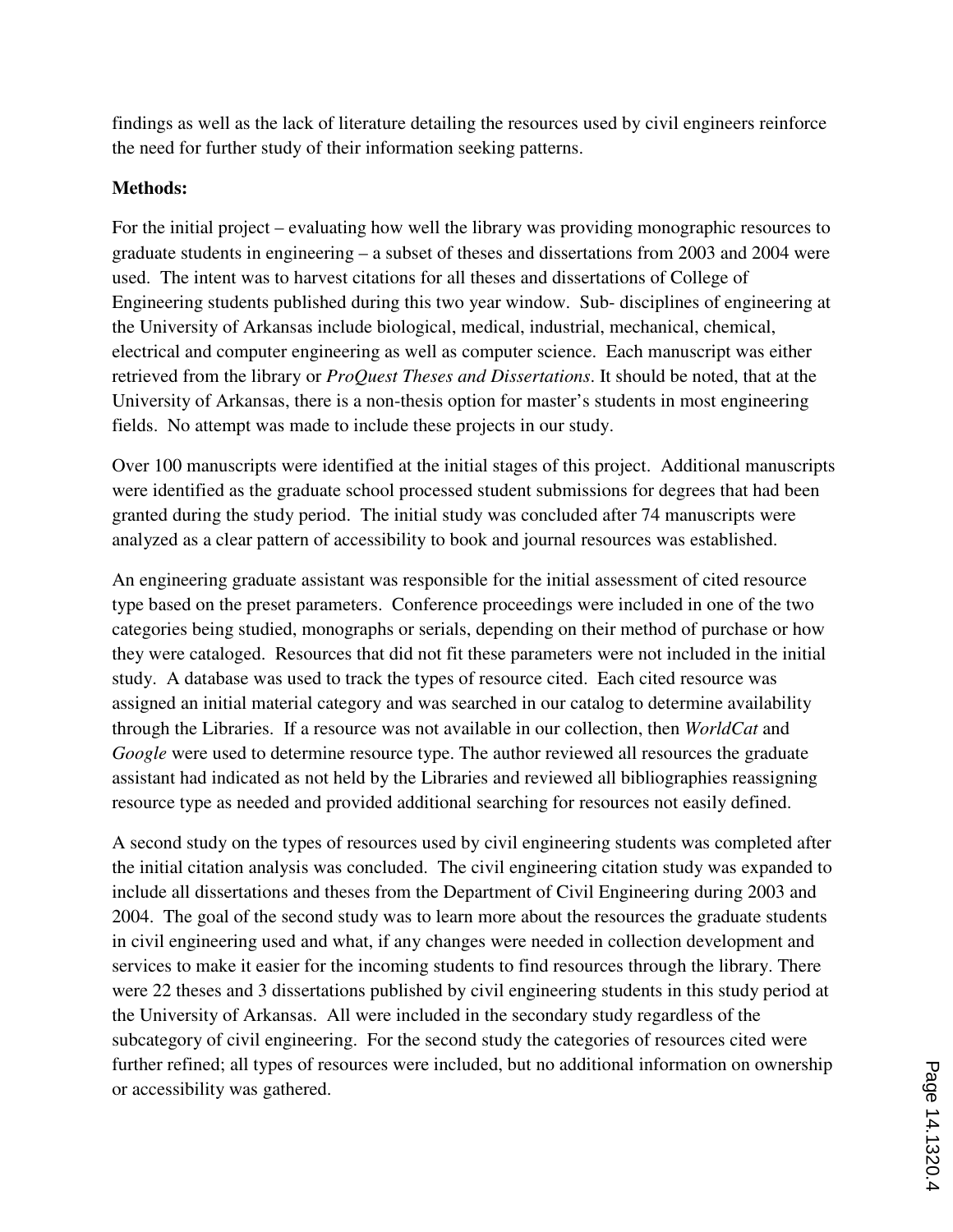### **Results and Discussion – Building a better collection**

The initial study showed the library needed to improve the funding for monographic materials in order to have a robust collection. Books and other monographic materials comprised one-third of the resources cited by engineering graduate students. The study clearly showed that less than 50% of the monograph materials (including conferences published with ISBNs) were available in the library collection. However, more than 85% of the serial publications (including conferences published with ISSNs) cited by the graduate students were available locally. A case was made to the head of collection development that a larger portion of funds was needed to support graduate learning and research in engineering through the purchase of monographic materials.

| Table 1: Availability of Resources cited in the University of<br><b>Arkansas Libraries</b> |                   |                |  |  |  |  |  |
|--------------------------------------------------------------------------------------------|-------------------|----------------|--|--|--|--|--|
|                                                                                            | <b>Monographs</b> | <b>Serials</b> |  |  |  |  |  |
| <b>Number cited</b>                                                                        | 580               | 1513           |  |  |  |  |  |
| <b>Number held</b>                                                                         | 278               | 1298           |  |  |  |  |  |
| $\%$ held                                                                                  | 7.9 $\%$          | $85.7\%$       |  |  |  |  |  |

As the author reviewed the graduate assistants' work, it quickly became apparent that the resources cited by civil engineering students had many unique characteristics. Over one half of the civil engineering citations needed librarian input to determine resource category and locate holdings information. Almost one third of the civil engineering citations were incomplete or incorrect especially those for unpublished conference proceedings and the governmental information. So though the initial citation study clearly showed the need for more funds in the monographic budget it was important to further research the civil engineering graduate students citation habits to determine if the library was providing the appropriate resources for this group of engineers. Further study was needed to determine what types of resources are used the civil engineering graduate students. Then the author could determine if changes in collection development activities were needed, a secondary goal of the initial study.

An unexpected benefit of this project is the training it provided the engineering library graduate assistants. The University of Arkansas Libraries has one engineering graduate student on staff in a formal Graduate Assistant position. The incumbents receive the same salary and benefits as all other engineering related graduate assistants. They provide 20 hours of work per week including reference assistance, peer-to-peer training and collection development assistance. This program is well documented in two articles by Jones, Parsch, and Varghese.<sup>[9, 10]</sup> Three different graduate assistants participated in the collection of data for the initial study. After training, the graduate assistants were able to classify resources and determine what was owned by the University Libraries and what freely available electronic resources were cataloged or added to the library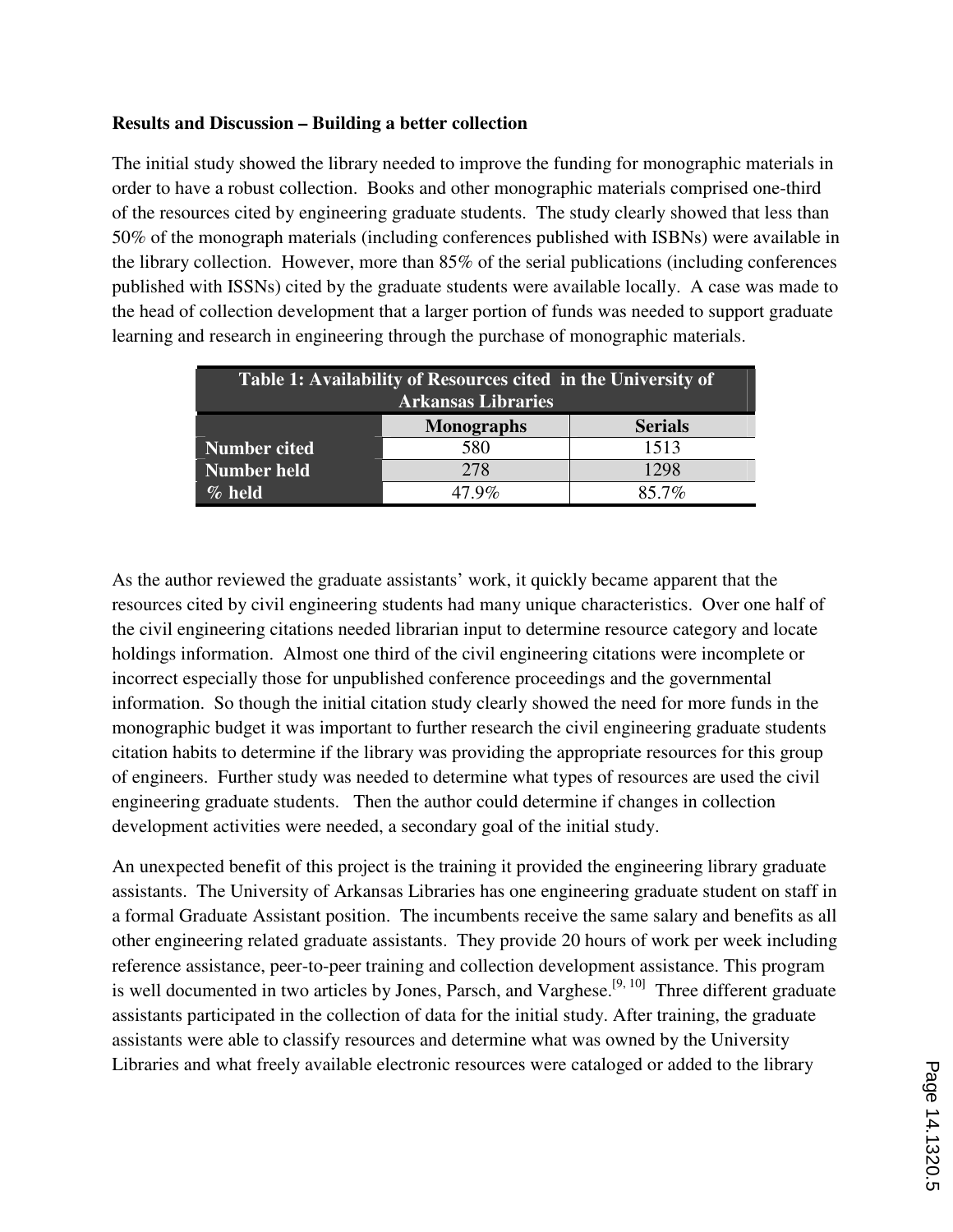web pages for ease of access. The experience gained by the GA while doing this project was integrated into their skill set used at the reference desk.

## **Results and Discussion – Civil Engineering Resources**

Over 800 items were cited in the 25 civil engineering manuscripts used for the second study. Table 2 shows the types of resources are cited by civil engineering graduate students. 40% of resources can be classified as grey literature.

| Table 2: Sources Cited by Civil Engineering Graduate Students, 2003-2004 (N=25) |              |                      |            |            |           |                  |               |         |  |  |
|---------------------------------------------------------------------------------|--------------|----------------------|------------|------------|-----------|------------------|---------------|---------|--|--|
| Articles                                                                        | <b>Books</b> | <b>Dissertations</b> | Conference | Government | Technical | <b>Standards</b> | <b>Others</b> | Total   |  |  |
|                                                                                 |              | and Thesis           | Paper      | Documents  | Reports   |                  |               |         |  |  |
| 320                                                                             | 122          | 44                   | 129        | 76         | 85        | 20               | 42            | 838     |  |  |
| 38.2%                                                                           | 14.6%        | 5.3%                 | $15.4\%$   | $9.1\%$    | 10.1\%    | $2.4\%$          | 5.0%          | $100\%$ |  |  |

Further division of the citation patterns by the level of degree was completed. Though the sample size is small, it shows that the Ph.D. candidates are using somewhat different resources than Master's candidates. Tables 3 and 4 clearly show this difference. The writer's of dissertations used other dissertations and theses much more often than thesis writers, 13% to 1% respectively. Masters' candidates used book materials more and made heavier use of the grey literature – almost twice as much as the doctoral students.

| Table 3: Sources Cited by Civil Engineering Graduate Students in Dissertations, 2003-2004 ( $N=3$ ) |              |                      |            |            |           |                  |               |       |  |  |
|-----------------------------------------------------------------------------------------------------|--------------|----------------------|------------|------------|-----------|------------------|---------------|-------|--|--|
| Articles                                                                                            | <b>Books</b> | <b>Dissertations</b> | Conference | Government | Technical | <b>Standards</b> | <b>Others</b> | Total |  |  |
|                                                                                                     |              | and Thesis           | Paper      | Documents  | Reports   |                  |               |       |  |  |
| 138                                                                                                 | 31           | 37                   | 41         |            |           |                  | h             | 285   |  |  |
| 48.4%                                                                                               | $10.9\%$     | 13.0%                | 14.4%      | 5.3%       | 5.3%      | $0.7\%$          | $2.1\%$       | 100%  |  |  |

| Table 4: Sources Cited by Civil Engineering Graduate Students in Theses, 2003-2004 (N=22) |              |                      |            |            |           |                  |               |       |  |  |
|-------------------------------------------------------------------------------------------|--------------|----------------------|------------|------------|-----------|------------------|---------------|-------|--|--|
| Articles                                                                                  | <b>Books</b> | <b>Dissertations</b> | Conference | Government | Technical | <b>Standards</b> | <b>Others</b> | Total |  |  |
|                                                                                           |              | and Thesis           | Paper      | Documents  | Reports   |                  |               |       |  |  |
| 182                                                                                       | 91           |                      | 88         | 61         | 70        | 18               | 36            | 553   |  |  |
| 32.9%                                                                                     | $16.5\%$     | $1.3\%$              | $15.9\%$   | 11.0%      | $12.7\%$  | 3.3%             | $6.5\%$       | 100%  |  |  |

## **Conclusion**

While these citation studies were being completed, the collection was enhanced by appropriate acquisitions, cataloging and web portal changes. The need for more equitable distribution between monographic and serials purchases was noted and is being addressed as funds become available. As the bibliographies were reviewed it became important to decipher the commonly used acronyms in a, for the author, unfamiliar area of engineering, civil engineering. It became clear that governmental and quasi-governmental resources should be added to the collection and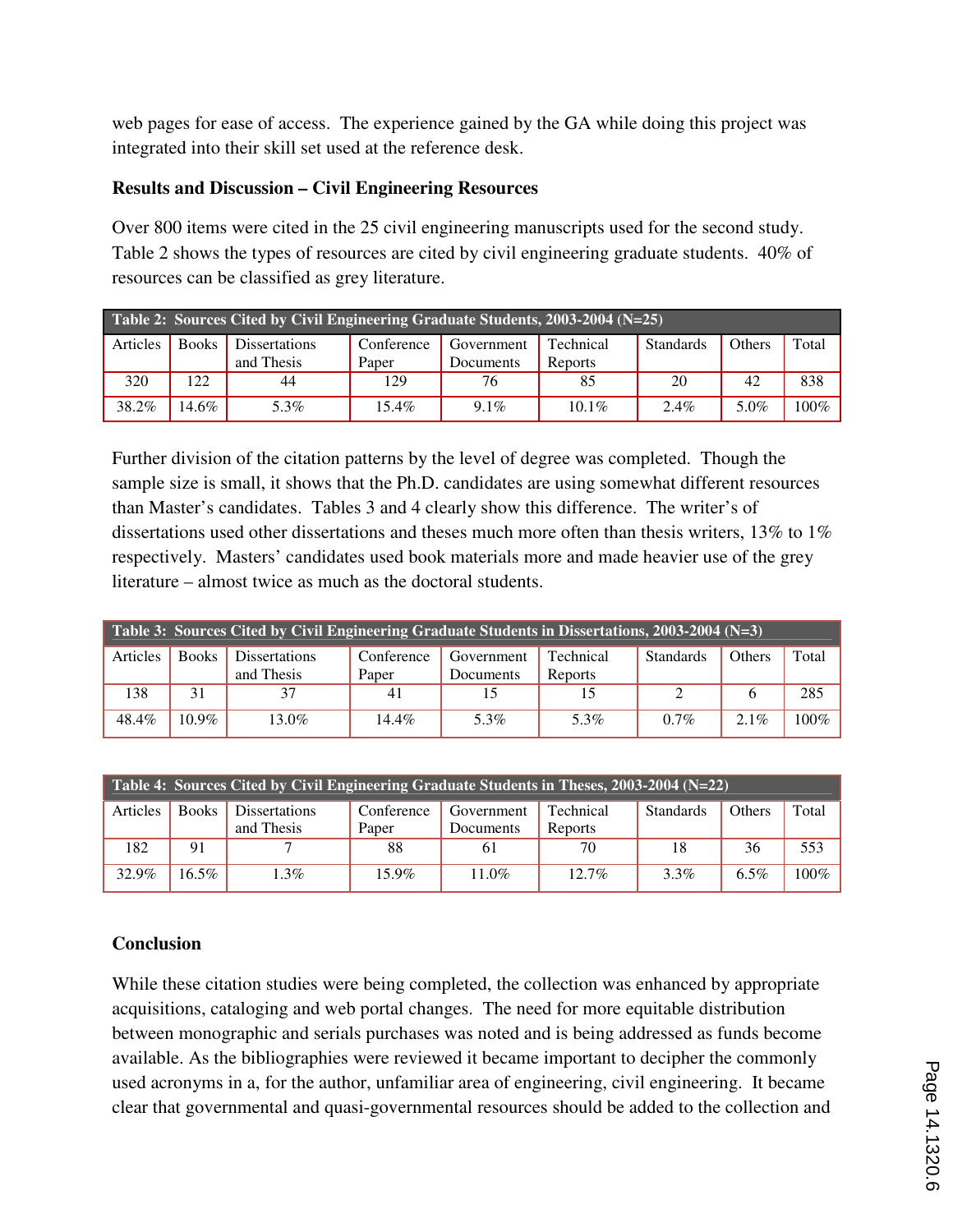made more visible on the web portals developed by the Libraries for civil engineers. A large number of governmental and quasi-governmental organizations web sites and indexes were cataloged. An important governmental database, TRIS (Transportation Research Information Service), which has dramatically expanded its coverage of appropriate literature in the last 2 years, became a featured resource in the civil engineering database lists and is now demonstrated routinely. The information resources in civil engineering continue to grow and need more organization as was noted by the development of the Transportation Knowledge Networks<sup>[11]</sup> The hours of graduate assistant and librarian time used in these studies have hopefully lead to better services for engineering graduate students at the University of Arkansas, Fayetteville and will inform many collection development decisions in the coming years.

It is possible, given the practical nature of the master's degree in many civil engineering fields, that the governmental resources are especially important to them. Perhaps the type of research projects undertaken by the master's student more readily reflect the work of the civil engineering in designing systems and processes that meet everyday needs. The work of doctorial students may be more focused to more esoteric research as they prepare for teaching and research obligations that are a part of faculty positions. Further research is needed to clarify these issues, as well as help today's librarian make decisions about what resources they university or college library should collect.

#### **Civil Engineering Resources**

Below is a listing of the organizations, government entities, and other resources of which a librarian dealing with transportation and construction engineering must be aware. It is not comprehensive and is focused towards the needs of the civil engineers at the University of Arkansas, Fayetteville.

#### **Building codes**

*International building code* / International Code Council - http://www.iccsafe.org/ -- a three year publication cycle

*Supplement to the international codes* / International Code Council

*Building codes illustrated: a guide to understanding the 2000 international building code* / Francis D.K. Ching, Steven R. Winkel, Hoboken, NJ : John Wiley, c2003

*2004 Arkansas energy code for new building construction: supplements and amendments to the 2003 International energy conservation code* – local and state codes are also appropriate

National Conference of States on Building Codes and Standards - http://www.ncsbcs.org/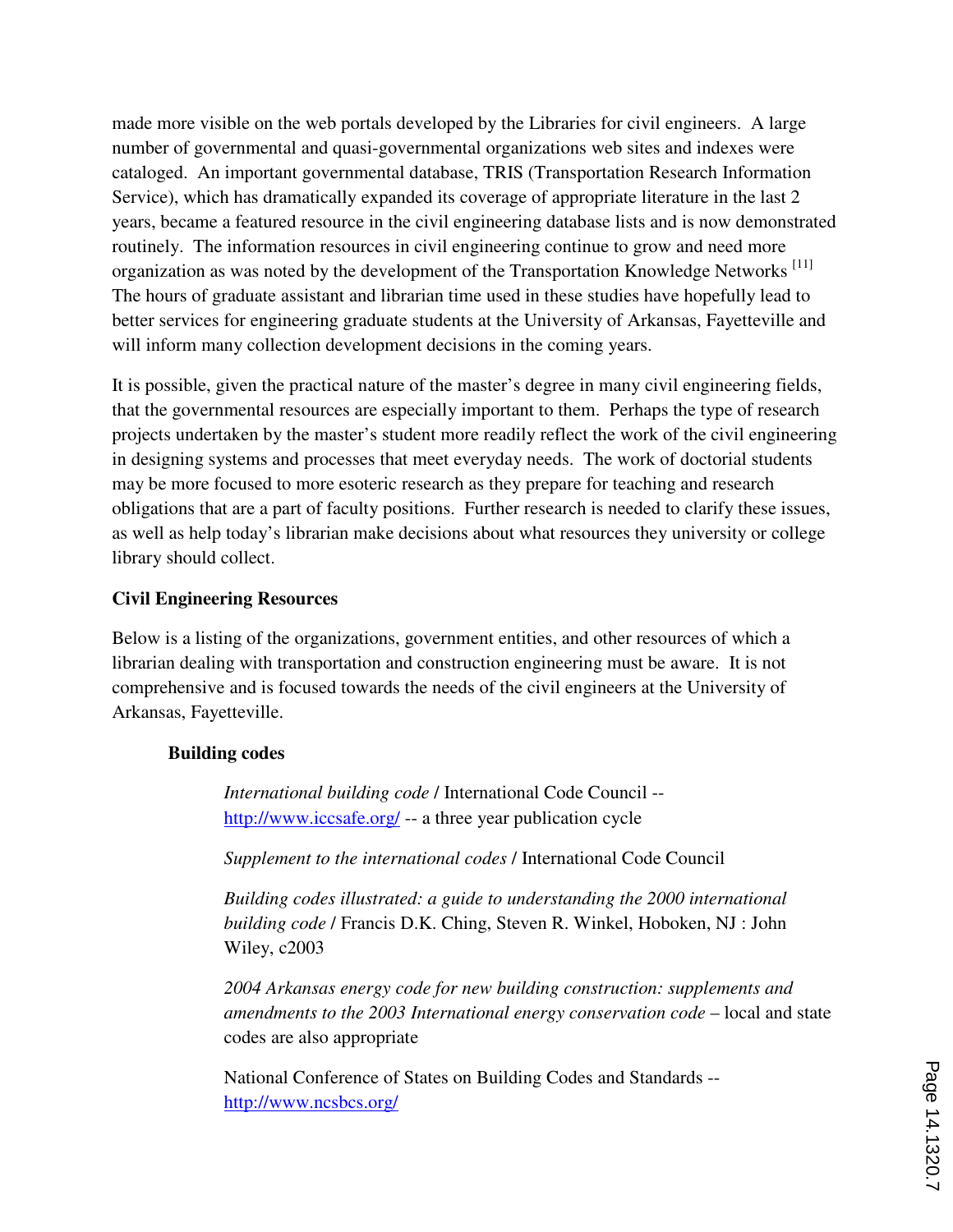*National Building Code of Canada from the National Research Council Canada* 

*Uniform Plumbing Code and Uniform Mechanical Code* / the International Association of Plumbing and Mechanical Officials

# **ASTM International (originally known as the American Society for Testing and Materials) compilations**

*International building code. ASTM referenced standards* is a useful tool that brings together all the standards cited in the code.

*ASTM Standards in BUILDING CODES* is now on its 45<sup>th</sup> edition with over 1300 building code related standards.

**Soil Surveys –** recently become almost easy

*Soil Data Mart* http://soildatamart.nrcs.usda.gov/ NCRS – Natural Resources Conservation Service, US Department of Agriculture

**National Infrastructure (governmental groups)** – most are a part of DOT FHWA – Department of Transportation Federal Highway Administration – many documents are available through GPO. Selective catalog the sites and documents based on local needs.

Highway Bridge Replacement & Rehabilitation (HBRRP) National Bridge Inspection Program National Bridge Inspection Standards (NBIS) National Bridge Inventory (NBI) National Historic Covered Bridge Preservation (NHCBP) Innovative Bridge Research and Construction (IBRC)

Research and Innovative Technology Administration (RITA) http://www.rita.dot.gov/about\_rita/ Bureau of Transportation Statistics (BTS) http://www.bts.gov/about/ National Transportation Library's (NTL) http://ntl.bts.gov/about\_ntl.html US Department of Transportation University Transportation Center (UTC) http://utc.dot.gov/

**"Quasi-governmental organizations" -** include university research and transportation industry participation with a strong governmental involvement. These organizations are very interrelated and often work jointly. Many, but not all, of these resources are published by the Transportation Research Board (TRB). More of the publications are becoming available electronically. Often there will be a representative from state universities to the TRB that may receive many of their publications as part of their work.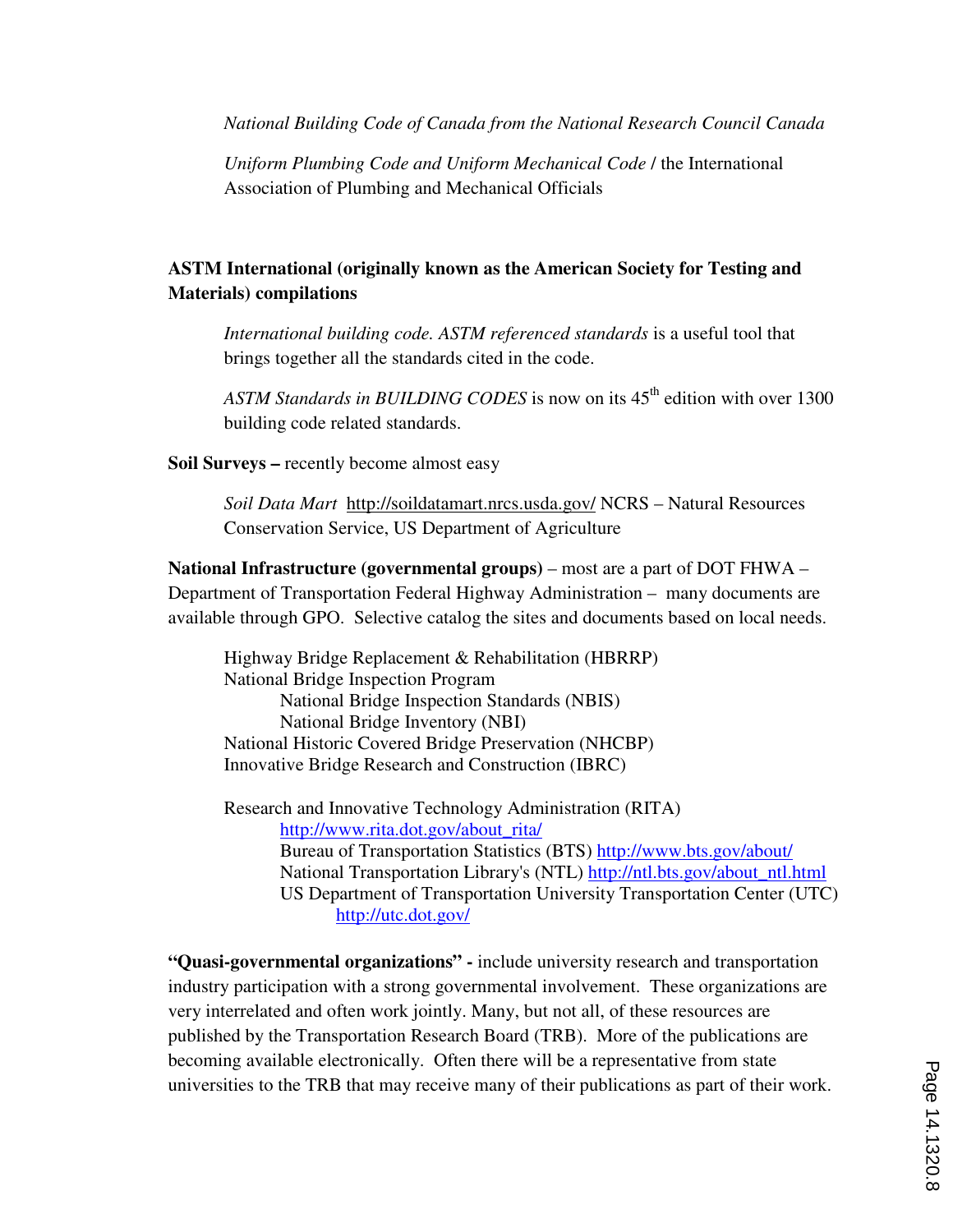### **Organizations:**

- AASHTO -- American Association of State Highway and Transportation Officials -- http://www.transportation.org/?siteid=37&pageid=310
- TRB -- Transportation Research Board, Part of the National Academies http://www.trb.org/news/blurb\_detail.asp?id=8037

### **Programs:**

- NCHRP -- National Cooperative Highway Research Program
- SHRP-- Strategic Highway Research Program http://www.trb.org/SHRP2/SHRPPubs.asp
- Superpave -- SUperior PERforming Asphalt PAVEments -- see: http://obr.gcnpublishing.com/articles/jul03b.htm for a good article
- SHRP 2 -- http://www.trb.org/SHRP2/
- TCRP -- Transit Cooperative Research Program
- TFHRC -- Turner-Fairbank Highway Research Center http://www.tfhrc.gov/about.htm

**Publications** (very selective on topics of interest today, titles only)

- ≠ *A guide for achieving flexibility in highway design*
- ≠ *A policy on geometric design of highways and streets*
- ≠ *AASHTO Strategic Highway Safety Plan*
- ≠ *Bridge life-cycle cost*
- ≠ *Guide for the planning, design, and operation of pedestrian facilities*
- ≠ *Guidebook for assessing the social and economic effects of transportation projects*
- ≠ *Standard specifications for transportation materials and methods of sampling and testing*
- ≠ *Transportation: invest in our future: a new vision for the 21st century*
- ≠ *User benefit analysis for highways manual*

## **Societies, Trade Groups and other non-governmental organizations and research groups**

American Concrete Institute (ACI) http://www.concrete.org/MEMBERS/MEM\_INFO.HTM Association of Asphalt Paving Technologists (AAPT) http://www.asphalttechnology.org/ Institute of Transportation Engineers ITE - http://www.ite.org/aboutite/index.asp Institution of Highways & Transportation (IHT) http://www.iht.org/en/index.cfm National Asphalt Pavement Association (NAPA) - http://www.hotmix.org/ National Center for Asphalt Technology (NCAT) http://www.eng.auburn.edu/center/ncat/ Precast/Prestressed Concrete Institute (PCI) - http://www.pci.org/about/index.cfm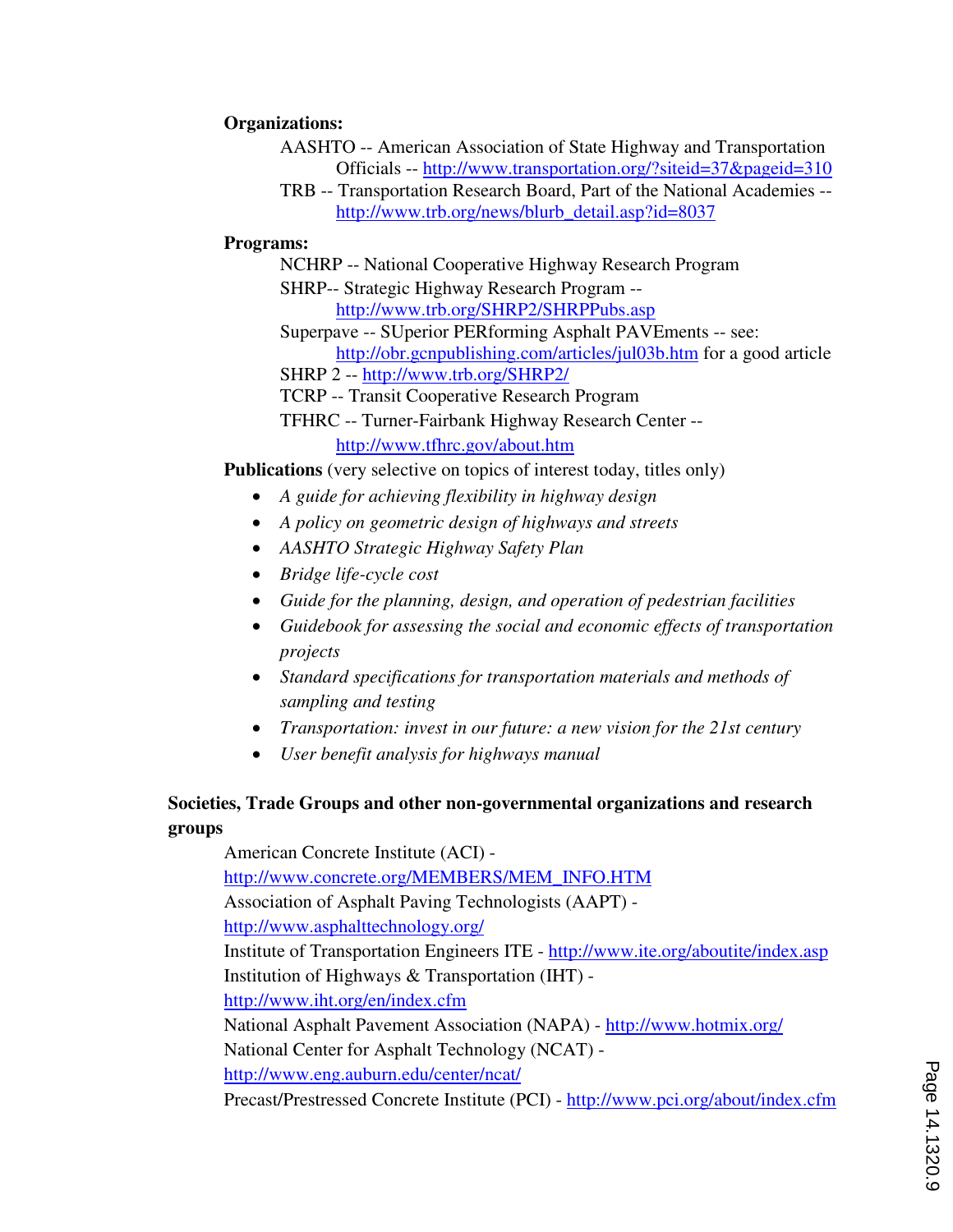#### **Databases (non-commercial)**

TRIS (Transportation Research Information Service) -

This database provides access to almost 450,000 records of published transportation research and over 470 serial publications on air, highway, rail, and maritime transport; mass transit; and other transportation modes. Other areas include regulations, legislation, energy, environmental and maintenance technology, operations, traffic control, and communications. Include citations to and abstracts and links of journal articles as well as all forms of grey literature. Recent additions, such as OCLC links and extensive international documents make this a major source of transportation information

#### TRB Publications Index

"The TRB Publications Index contains over 21,000 annotated citations for all TRB and Strategic Highway Research Program (SHRP) publications from the mid 1970s until present." All NCHRP and TCRP publications are included.